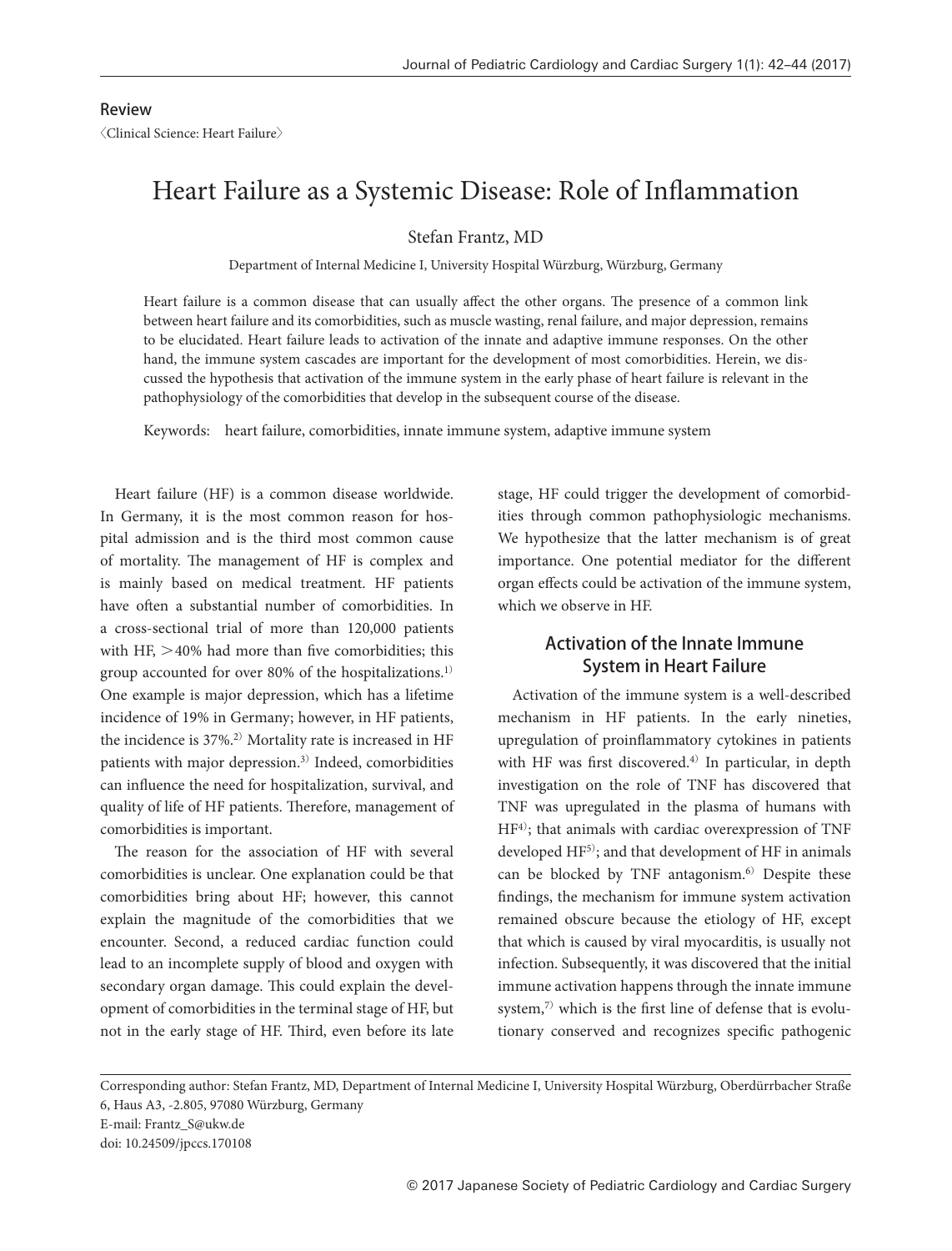patterns through so-called pattern recognition receptors (PRRs). The PRRs can be activated not only by patterns from pathogens, but also by the so-called danger associated patterns (DAMPs). As the name implies, DAMPs are factors that indicate danger, such as when they are released from dying cells. One example could be the different heat shock proteins that are released from the cytoplasm of dying cells and can subsequently bind to toll-like receptors (TLRs). Therefore, the function of the innate immune system is not limited to infection; it can also be viewed as form of reaction to stress.

The different innate immune system receptors, like the TLRs, are expressed in the heart and are upregulated in patients with  $HF^{8}$ ) These receptors are of pathophysiologic importance; for example, activation of TLRs subsequently leads to signaling events in the heart. Furthermore, the cellular constituents of the innate immune system, like the neutrophils and macrophages, can be found in the heart upon injury and are necessary for adequate healing response. Macrophages infiltrate the heart within hours after an episode of myocardial infarction (MI) and are necessary for formation of granulation tissue and scar. Depletion of macrophages has been shown to lead to increased mortality and inadequate healing after MI.<sup>9)</sup> These findings indicate that a proinflammatory response after MI is not essentially adverse, but is necessary for an appropriate healing response.

# Activation of the Adaptive Immune System in Heart Failure

Once the innate immune system is activated, mechanisms to downregulate the proinflammatory response have to be launched since a continuous immune activation is maladaptive. Subsequently, the innate immune system activates the adaptive immune system, wherein T-cells have the capability to decrease the innate immune response.<sup>10, 11)</sup> Indeed, we were able to show that after MI, the T-cells, which are the most important cellular parts of the adaptive immune response, were activated and increased in the lymph nodes than drain the heart. Therefore, T-cells are essential for adequate healing. For example, mice lacking CD4<sup>+</sup> T-cells were observed to have healing defects after MI.12) In addition, animals without T-cells were observed to have heightened innate immune response.

Regulatory T-cells  $(T_{\text{reg}})$ , in particular, seem to be

important for the above-mentioned process, as demonstrated by the fact that  $T_{\text{res}}$  depletion increased mortality, whereas activation of  $T_{reg}$  rescued the phenotype and decreased immune activation. These findings were potentially mediated by an interaction with macrophages. We demonstrated that activated  $T_{reg}$  can induce

the development of M2 macrophages, which are important for adequate healing, a process that may be paracrine mediated (e.g., through TGF).13)

In summary, after cardiac injury, such as MI, the initial response of the body is activation of the proinflammatory innate immune system. This is followed by activation of the adaptive immune system, which can, in turn, downregulate the proinflammatory response. This cycle of activation and deactivation of the immune response is necessary for adequate healing.

## Activation of the Immune System is Systemic

Activation of the immune system is not localized to the heart, but it can also be found in different organs. For example, upregulation of cytokines were demonstrated in the muscle of patients with HF.14) In such cases, the source of the circulating cytokines is not only cardiac. Moreover, only a small portion of the monocytes/macrophages that are found in the heart after an MI are secreted from the heart itself; rather, these infiltrating inflammatory cells come from other sources, such as the spleen and the bone marrow.15) Therefore, in HF, the immune system manages a complex interaction of different organs.

## The Immune System and the Systemic Interactions in Heart Failure

HF patients have a substantial number of comorbidities. We hypothesize that the presence of active comorbidities is, at least, partially mediated by inadequate activation of the immune system. For example, HF patients are often well-known to have muscle wasting, which is induced directly by proinflammatory cytokines.<sup>16)</sup> The above-mentioned association between depression and HF could also be mediated by the immune system. The role of the immune system in the development of depression has already been proven and is independent of HF. In one of our studies on an experimental mice model of HF, activation of the immune system in the brain was shown to produce anxiety.17) These data